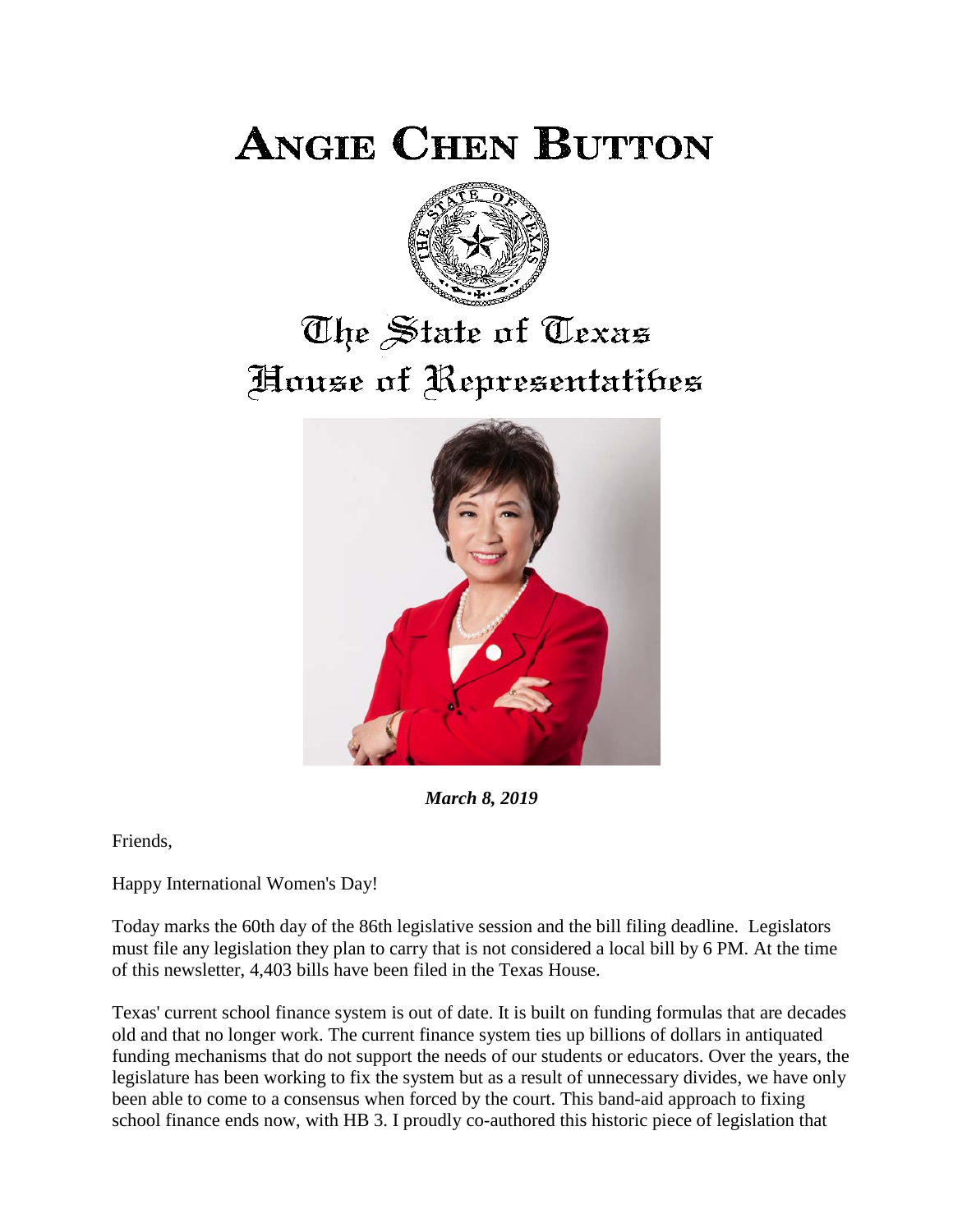will free up billions of dollars for reinvestment into programs that meet the classroom needs of today's students and tomorrow's workforce.

HB 3 was crafted from years of research, data collection, and personal testimony. The bill will realign the entire school finance system to support student achievement and prioritize teacher quality. This \$9 billion investment is a substantial increase in the state's share of public education funding and will reduce recapture while relieving the property tax burden felt by homeowners. This investment provides stability for school districts and funding that will last well beyond two years. HB 3 focuses on how much we are investing in classrooms. This is the only way we can truly transform our school system.

When it comes to reforming our public school finance system, the time is now. Please visit [www.thetexasplan.com](http://www.thetexasplan.com/) to take a closer look at The Texas Plan.

## **Garland Scottish Rite Club**

On Monday, we honored the Scottish Rite Club of Garland on their tremendous contributions to our community. Founded in 1956, the group provides generous scholarships and hosts blood drives working with the Hope Clinic of Garland. Their commitment to bettering our city and their acts of kindness and generosity are commendable. I was privileged to recognize officers Don Dacon, Joe French, Eric Stuyvesant, and Dean Patterson on the house floor.



## **I was honored to take members of the Garland Scottish Rite Club onto the House Floor.**

## **Richardson Legislative Day**

March 6th was Richardson Day at the Capitol. Members of the Richardson Chamber of Commerce, city council, Richardson ISD, and community leaders came down to the state capitol to visit with their state legislators. Richardson is the "International Business Capital of North Texas" and hub of "The Telecom Corridor." Richardson is home to or in close proximity to 10,000 corporate headquarters and 44 Fortune 500 Companies. Richardson has a highly skilled and well educated workforce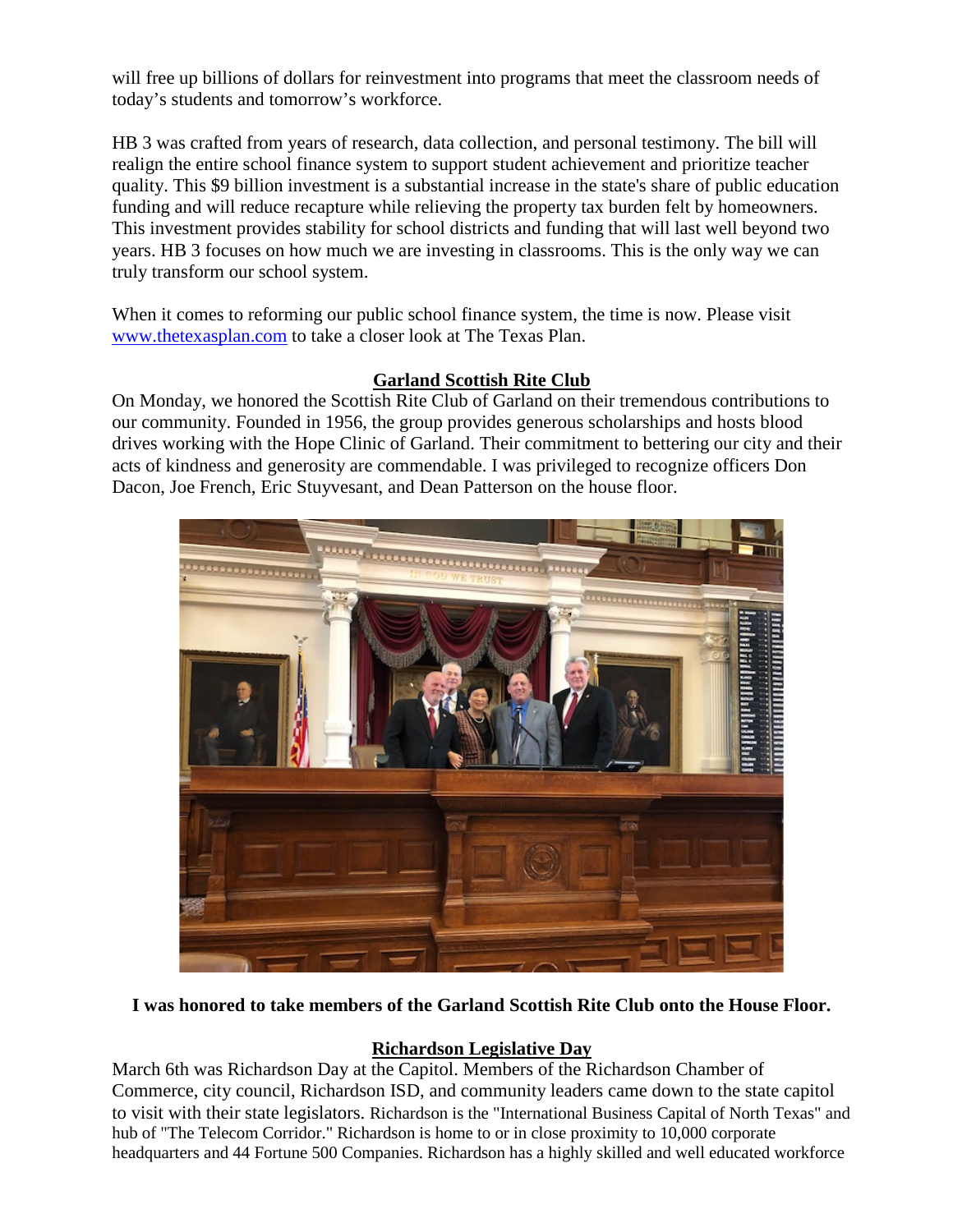and is the home of UT Dallas and Richland College. I was honored to commemorate their success with a resolution, where their achievements will be enshrined into Texas history.



**Speaker Bonnen, Rep. Leach, and I were honored to welcome the Richardson delegation on their legislative visit.**

## **Urban Affairs**

This week in the Committee on Urban Affairs we heard from a demographer from Rice University's Kinder Institute on Urban Research on the state's changing demographics. Although sometimes not thought of as such, Texas is a predominantly urban state. 65% of all Texans live within the top four metropolitan areas, Houston, Dallas, Austin and San Antonio. 77% of the Texas economy is contained within this "Texas Triangle," as well as 80% of population growth in the state. Since 1900, the urban population has grown from 17% to 85% of the Texas population. With this significant growth of the state's urban areas, there are many challenges cities face ranging from housing and infrastructure to demands for public services. This session, our committee will take a look at several bills that seek to address these issues. The committee also heard our first bills of the session.

### **Higher Education**

This week in the Higher Education Committee, we voted our first bills out of committee. One of those bills is HB 80, which I joint-authored with Representatives Ortega, Howard, Sheffield, and Stucky, to commission a study to analyze the shortage of workers in certain health care professions. The goal of this bill is to return more health care professionals to our Texas workforce and better meet the increasing health care needs of our residents. The Higher Education Committee also heard testimony on a bill I joint-authored, HB 60, which would require public